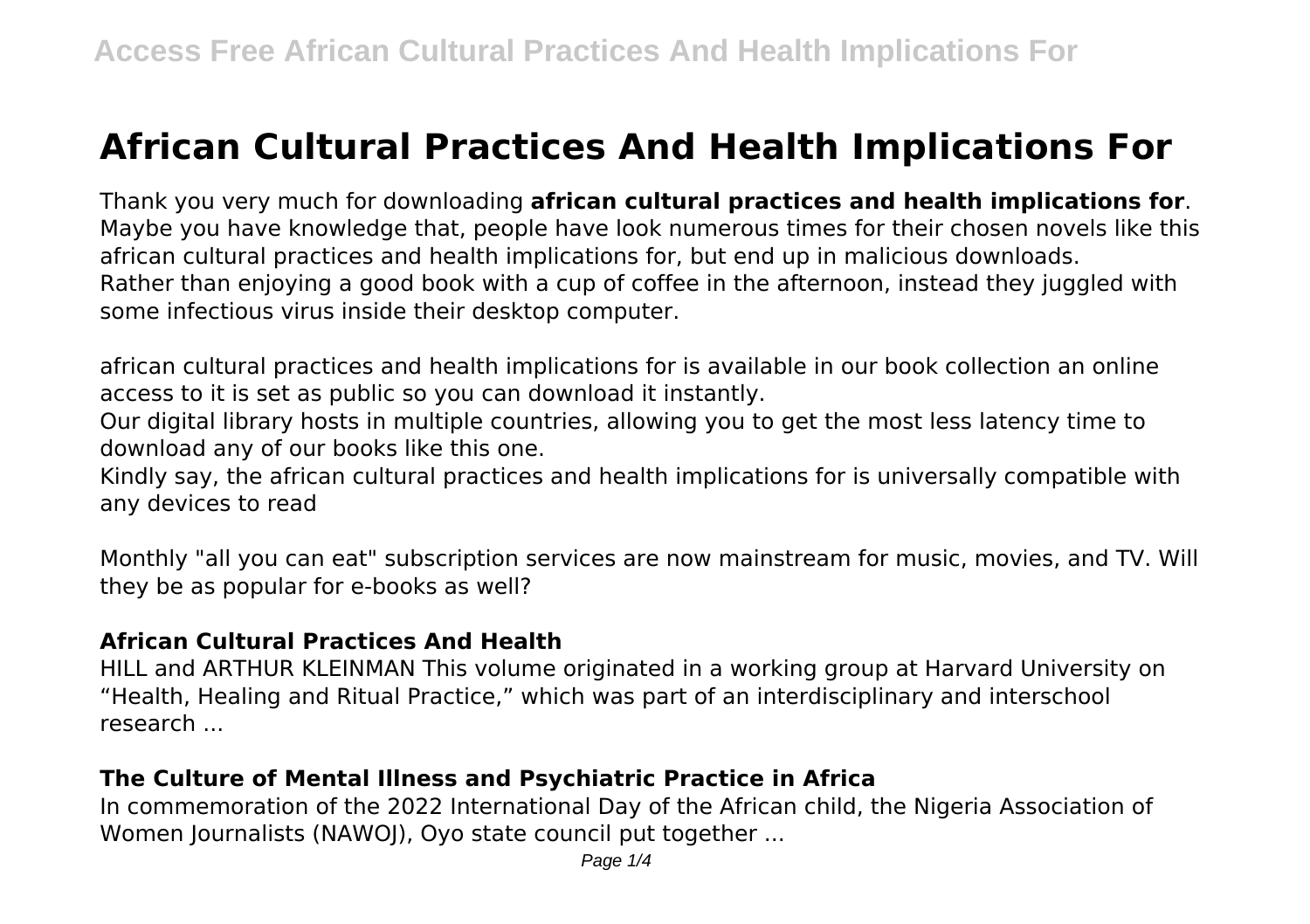# **Day NAWOJ pushed for end to harmful cultural practices**

Yet, year after year, the challenges of a typical African child faces still remain with avoidable obstructions towards attaining quality education, health, and nutrition ... child beading are among ...

## **Why the African child still under siege, decades later**

The Day of the Africa Child (DAC ... 23 per cent nationally. Harmful cultural practices lead to among other things, deprivation of childhood, poor outcomes in health and education, high prevalence ...

## **Enact Bill to save children from these harmful cultural practices**

practices, and workplace cultural norms that either reinforce or challenge structural racism or bias (such as when it comes to hiring and promotions within organizations). There's also a need to ...

# **What Is Racial Trauma and How Does It Affect Health?**

These cultural practices meant to protect ... created by the existing silence and mystery. African governments can work on making menstrual health education available to boys and girls in schools ...

# **Africa: A Cultural Shift from Secrecy is Necessary to End Menstrual Shame**

So often the Black community's health is considered last by urban planners when making changes to their neighborhoods—but one group of Black women are working to put an end to this. The forprofit ...

# **How Urban Planners Can Ditch Racist Practices and Support the Health of Black Neighborhoods**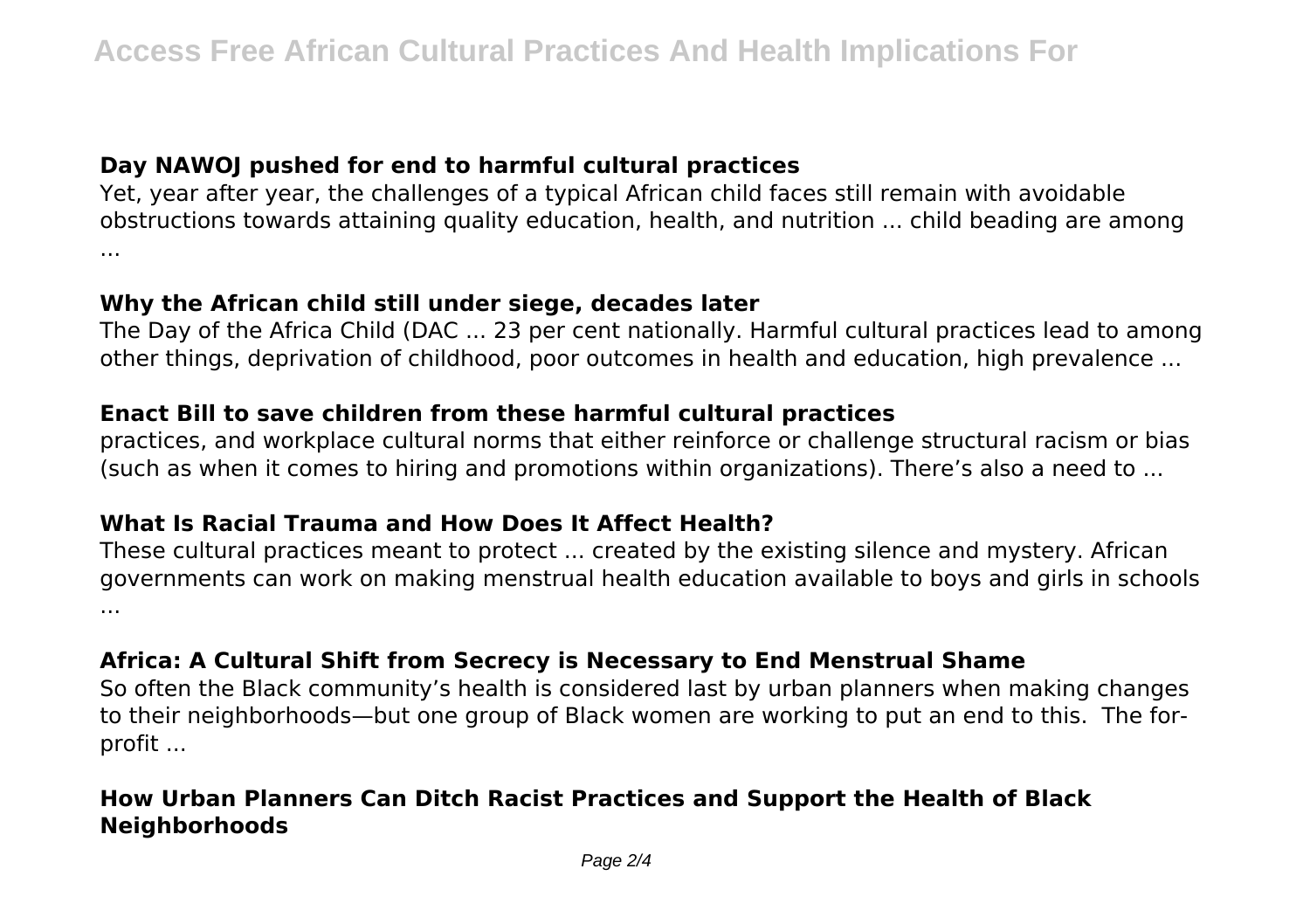The African ... culture, religion, or superstition by some community members. Harmful practices refer to behaviours and practices which are harmful to people's physical and mental health.

## **Zambia: Eliminating Harmful Practices Affecting Children**

Nigeria is home to about 15 million of the world's 258 million widows. Widowhood in an ethnically and religiously diverse country like Nigeria, with three major ethnic groups and over 250 minorities, ...

# **Widows in Nigeria are sometimes treated badly: culture is no excuse to violate rights**

Throughout the course we consider factors affecting the sustainability of human communities and their cultural traditions, animal and plant populations, and practices (e.g. herding, farming, "safari" ...

# **Anthropology in East Africa: Culture Change Among the Maasai**

This week Egypt hosted the first Africa Health ExCon, a major medical event ... of green hospitals as well as eco-friendly healthcare practices. The protocol will also contribute to raising ...

## **Looking after Africa's health**

Many African states have made progress since then in adopting policies and practices towards the elimination of harmful social and cultural practices that affect children. Zimbabwe is no exception.

# **Celebrating progress in the elimination of harmful practices that affect children**

The Bill aims to protect and facilitate the fulfilment of the life-course sexual and reproductive health and rights of all people ...

# **Renewed hope for sexual and reproductive health and rights in East Africa**

Page 3/4